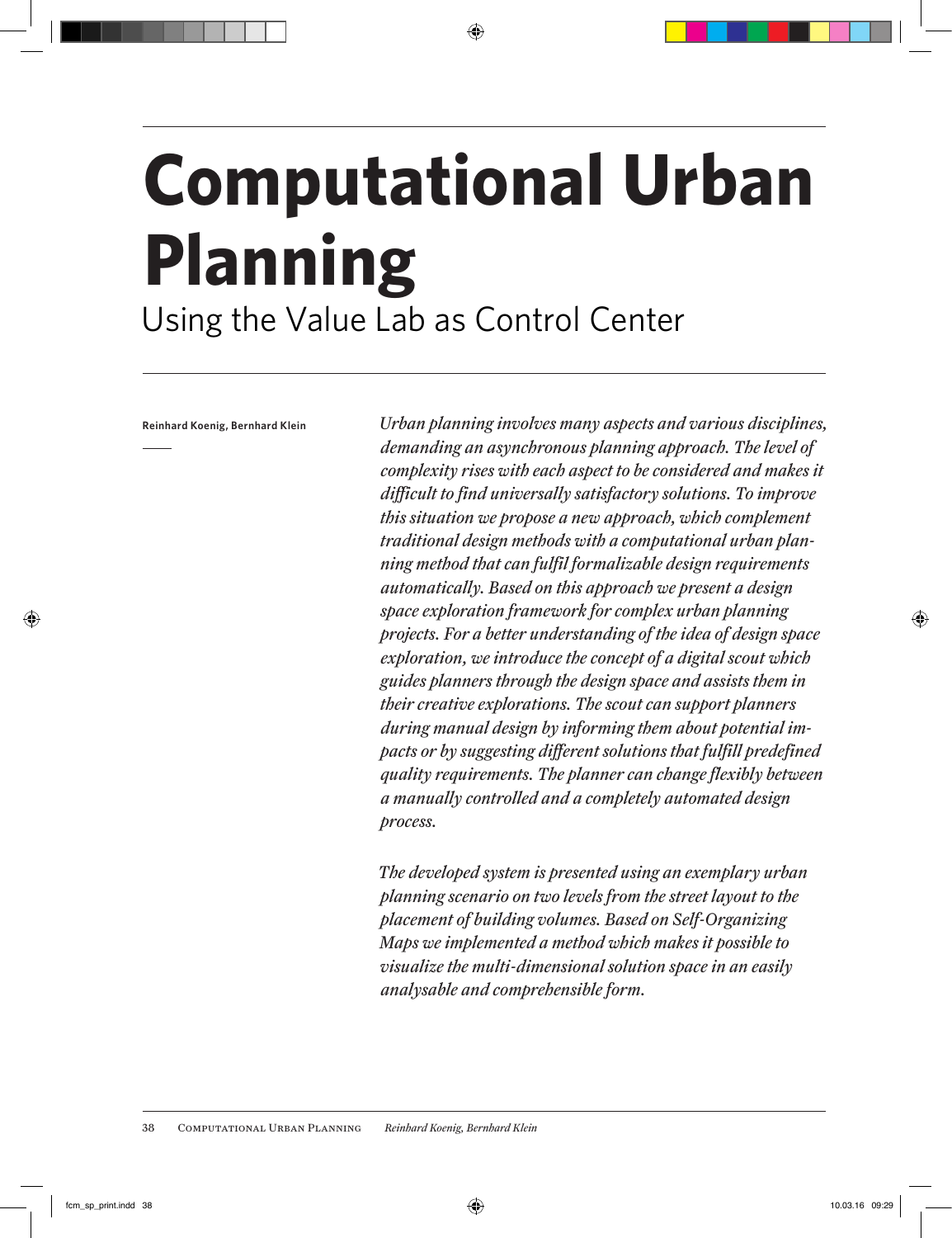#### **Interactive Computational Urban Planning**

The main intention of computational urban planning is to evolve urban designs according to specified requirements and to provide feedback about spatial configurations showing their potential advantages and problems.

As base technologies, we use data clustering algorithms like self-organizing maps (SOM) and evolutionary many-criteria optimization (EMO) based on evolutionary algorithms (EA) as technique for synthesizing designs. We use SOM because of its capability to simplify representations of complex multi-dimensional data. EMO is used as a kind of navigation system for design space exploration (DSE). The combination of SOM and EMO is used as control mechanism for the systematic generation of alternative designs. When we extend classical EA to include more sophisticated selection mechanisms that are able to consider more than one objective function for the evaluation of design solutions, we speak of evolutionary multi-criteria optimization (EMO). The EMO selectors filter the nondominated solutions out of all generated solutions, especially if we have to deal with a variable set of contradicting and non-contradicting criteria. The generative mechanism is used to create a maximum possible variety of possible topologically and geometrically different solutions. So far, we have implemented mechanisms for generating road networks and building volume layouts.

Evaluation mechanisms are used to provide various fitness values for the objective function of the EMO. The criteria that can be calculated depends on the available evaluation algorithms. For data exchange we focus primarily on the basic geometrical input that is needed for the evaluations and return the calculated values in raw format, so that they can be assigned to the corresponding set of spatial entities represented by a chromosome. In a planning context we need an easily understandable way of presenting all solutions during the synthesis process at any time. A possibility for visualizing a multi-dimensional pareto-front is a pairwise mapping to two-dimensional pareto-front curves. As an alternative we use SOM for mapping multi-dimensional data into a two-dimensional map. This allows a planner to visually analyse clusters of similar solutions with respect to geometrical similarity, how they correspond to the objectives, and other parameter values.

With our DSE tool we can generate numerous designs within a short period of time and compute corresponding quantitative measures. Human designers, on the other hand, can draw on their design expertise and thus are able to easily identify design proposals of good or poor quality. Therefore we need to ensure that there is a good interaction between human and machine by offering an interactive DSE that integrates human design strategies with design synthesis methods. Figure 01 illustrates how the DSE is conceptually integrated into the Value Lab.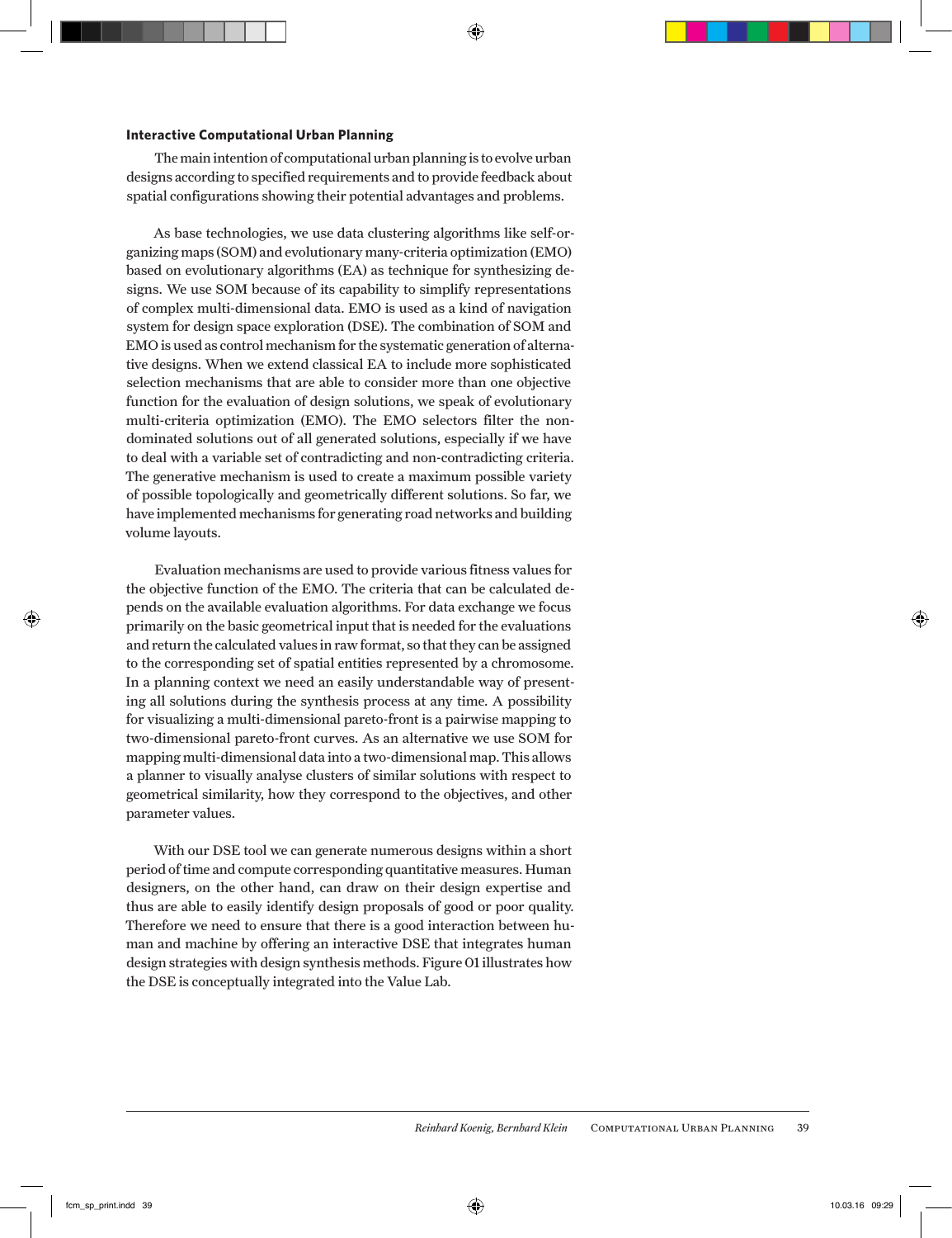

**Fig. 01** Human - computer interaction concept of the evolutionary multi-criteria optimization tool adapted to the ValueLab Asia

#### **Redesigning Rochor – A Case Study**

In the following we describe a use case scenario during an imagined design research workshop using an example scenario in the district Rochor in Singapore. This exemplary area in Asia emphasizes the urgent need for fast and comprehensive planning systems. Necessary data for the existing street network was taken from OpenStreetMap, and information about neighbouring built structures in 3D was available from the Future Cities Laboratory of the Singapore ETH Centre.

The planning process starts with the empty planning area shown im Figure 03 (a) which defines the border for placing new street segments and the starting street segments (initial nodes) from which the street network is grown. The starting segments are taken from the existing network where it intersects with the planning area. The user has to initially execute the EMO for the street layouts and later for the building placements by specifying the right properties on the very right hand of the tool window shown in Figure 02 (d). The user can, for example, select the size of the population, the number of generations to calculate optimal layouts and the size of the archive to store the solutions. The user interface (UI) shown in Figure 02 is structured in three main areas for visualizing the generated spatial configurations. Figure 02 shows the archives of best variants for the building layouts (b) and street networks (c) generated so far, respectively, and (a) presents a 3D view that shows the configurations selected by a user out of the archives.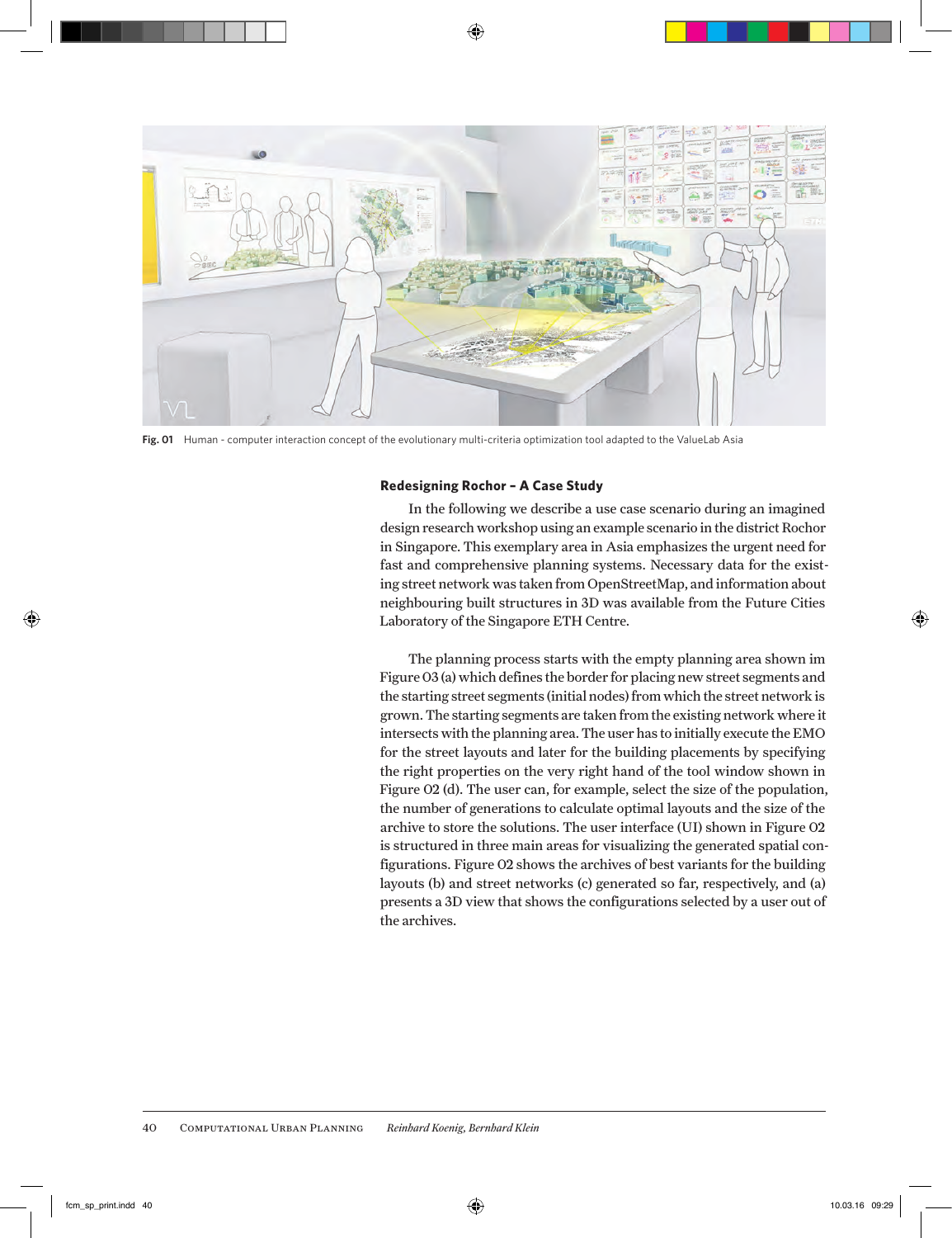

**Fig. 02** Software prototype showing the main areas of the user interface: (a) a 3D view combines one solution out of each archive, design solutions of the archives for (b) buildings layouts and (c) street networks, and (d) fields for the user input of size of population, number of generations, etc.

The centrality analysis can also be run for the new network connected to the existing network in a user-defined radius around the planning site. They are combined with each other and the environment's geometry. Based on the chromosome structure, our software prototype makes it possible to move, rotate and scale individual objects (street segments and building volumes) during the planning and optimization process. Corresponding view control functions for zooming, panning and rotating the view are placed on top of the DSE tool. After some user interaction we update all chromosomes of a population, so that all genes (that represent an object such as a building) affected by the user manipulation are assigned new parameter values. This ensures that the changes will be consistent for at least some iteration. After several iteration steps, streets graphs and building layouts appropriate to the objective values are found. Figure 03 shows the results of our prototype for a proof on concept. The results can be improved by adding more detailed restrictions and objective values. We can call this kind of computational planning process evidence-based planning. It helps the designer to meet explicitly formulated design requirements and to eliminate potentially problematic solutions.

Figure 04 and 05 show a typical design workshop using the computational planning tool on the touchscreen panels and displaying the results with different visualisations on the videowall.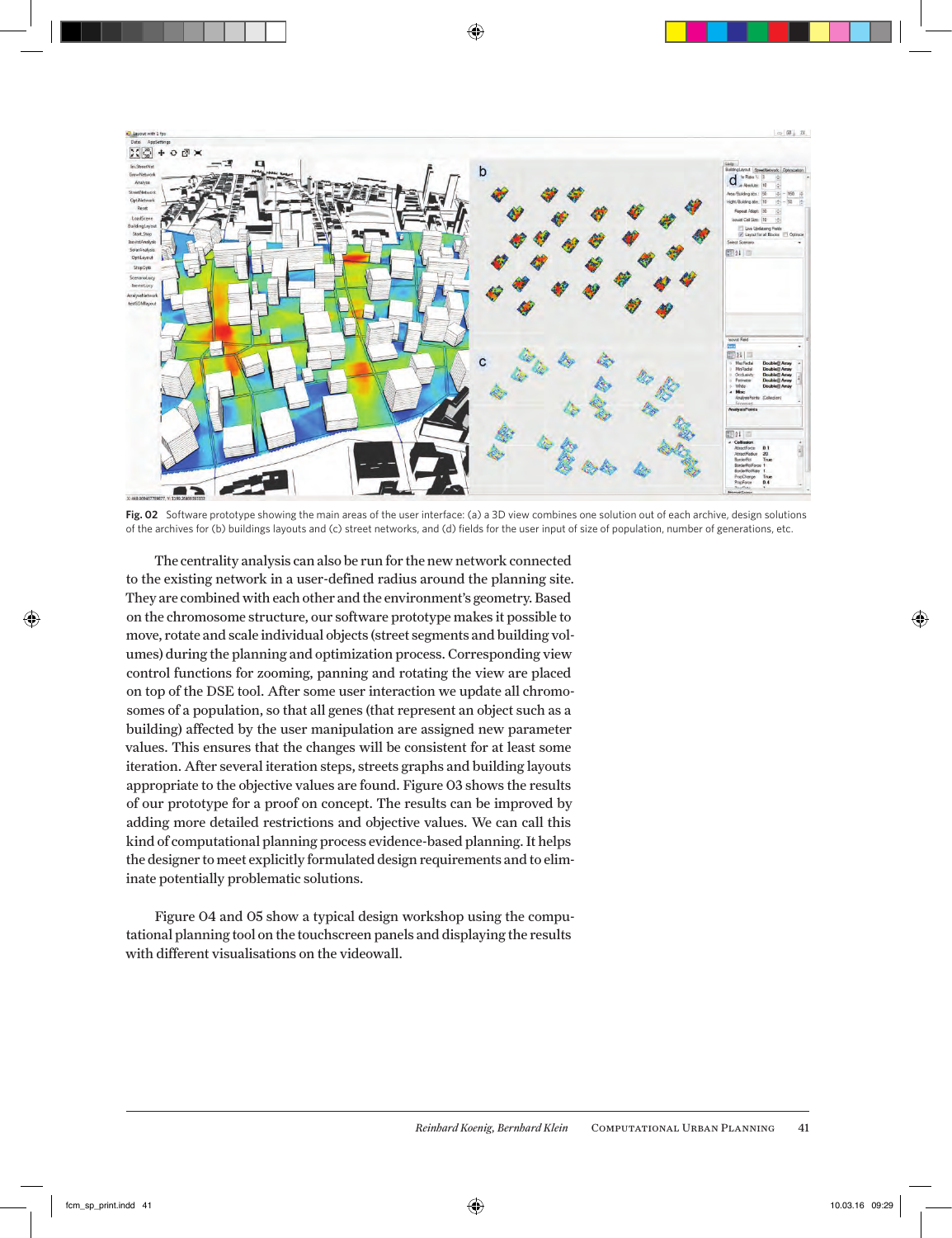

**Fig. 03** Planning steps. (a) the vacant planning area, (b), the site filled with a generated street network and area Isovist field, (c) a block filled with a generated building layout and area Isovist field, (d) all blocks filled with generated building layouts and area Isovist field, (e) perspective view with area Isovist field, (f) detailed perspective view, (g) min radial Isovist field analysis, (h) occlusivity Isovist field analysis, (j) compactness Isovist field analysis.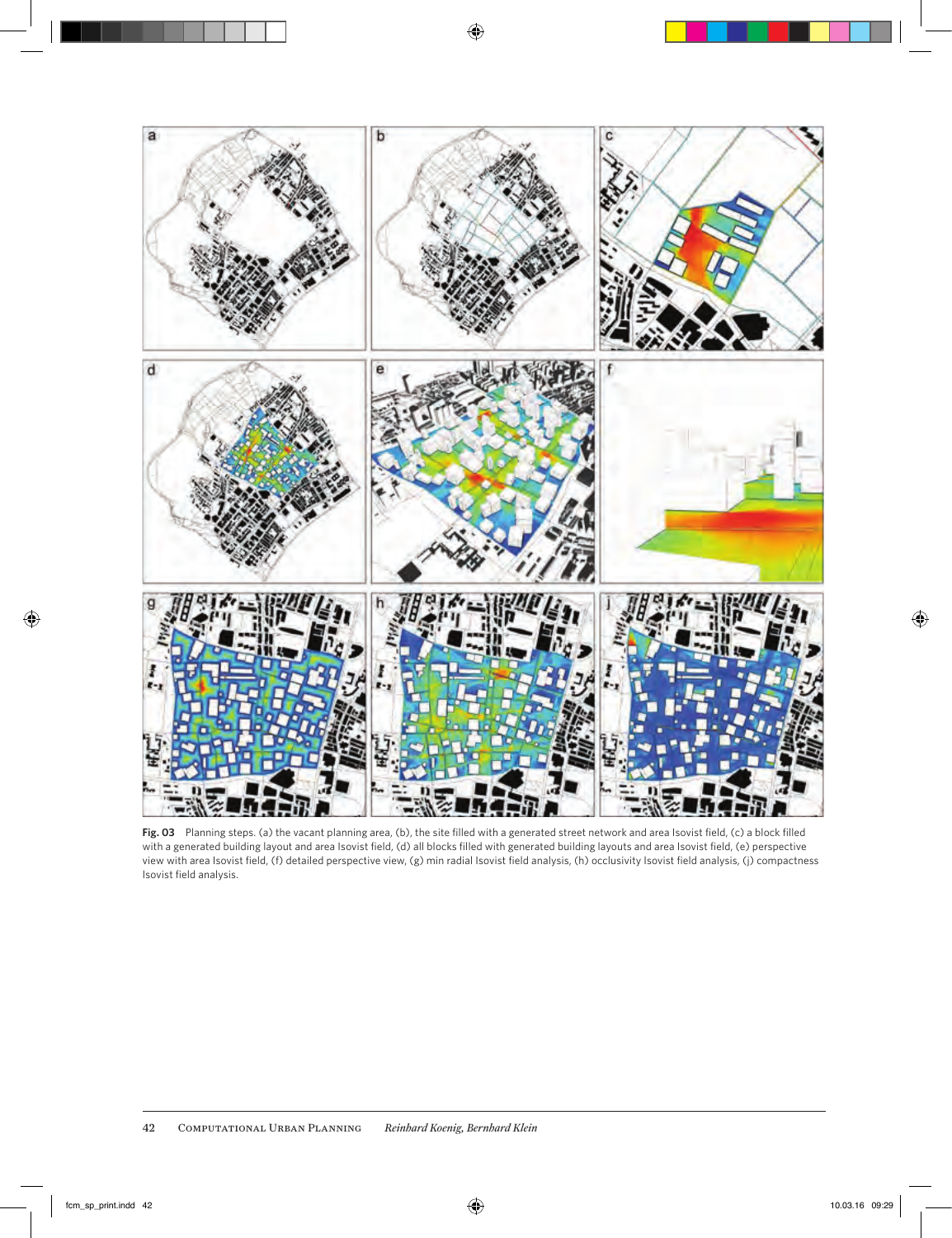

**Fig. 04** Simulated Design Workshop during the Transition Workshop. The Touchwall on the left side shows the 3D Map navigation, panels for the Selforganizing maps for street and building layouts and input panels for the optimization process. The video wall on the right side shows a planning site at Pungol in Singapore for different measurement criteria.



Fig. 05 The videowall shows a building layout proposition for the isovist, sunexposure and other measurments.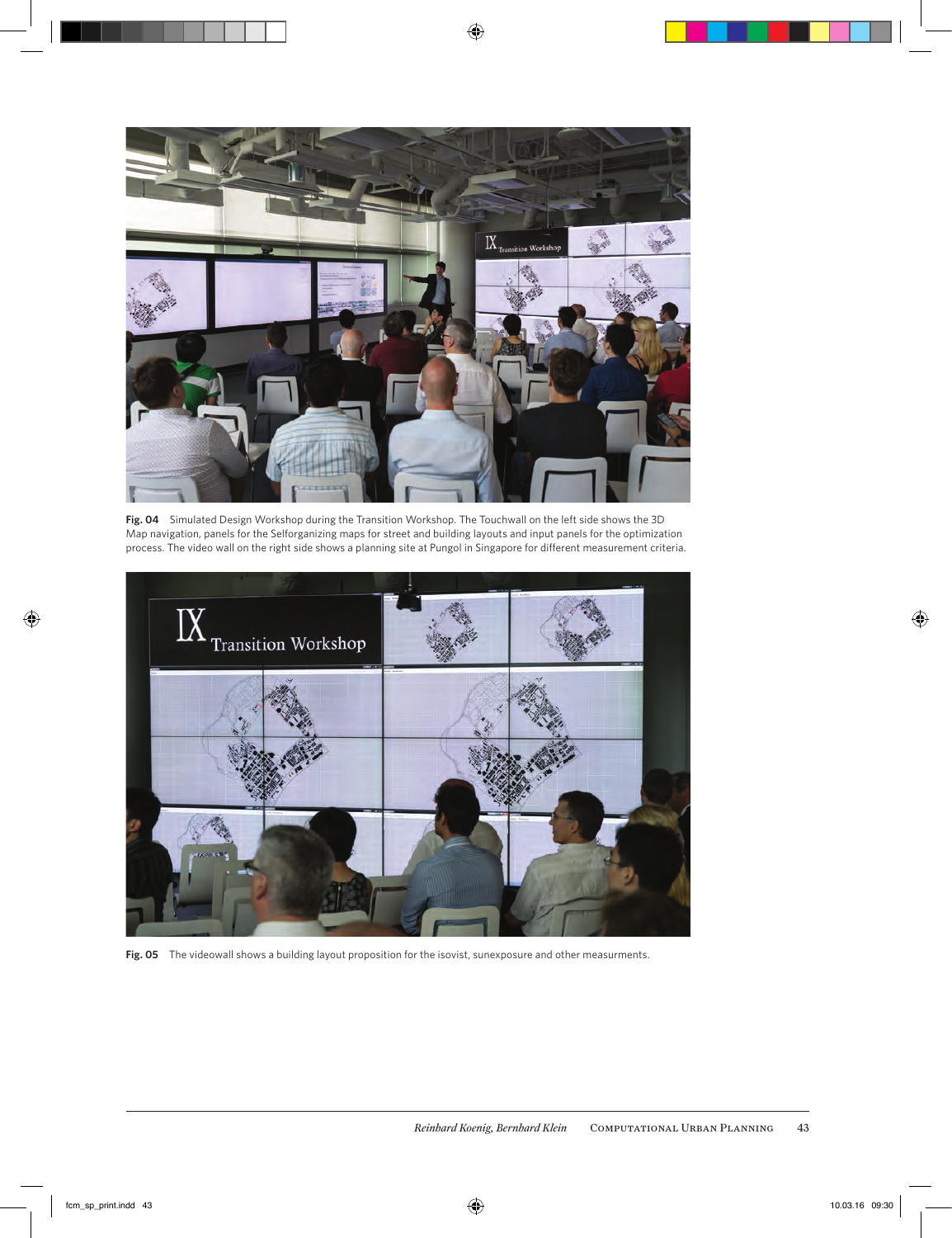#### **Conclusions and Future Work**

We present an experimental software prototype that exhibits an advanced user interface for representing planning problems, changing them interactively, and presenting many-dimensional design spaces by means of SOM. SOM allow an understandable map for further exploration. The obvious advantage of this mapping is that we find similar solutions close to each other and that we can clearly identify the number of generally different design solutions since they form separated clusters. The software may be considered as an interactive planning support system that guides urban planners efficiently through an ever-changing search space. The search space changes at the moment when the user interacts with the DSE by adding a constraint, or by manipulating or adding geometrical elements. An important aspect is that the user always controls to which degree the design process is automated in accordance with the planner's needs and the respective planning problem. The ability for the user to interact with the generated solutions is crucial for the general applicability of the DSE.

In a future project at the FCL we want to expand the integration of urban data in the planning process, because in future, algorithmic modelling approaches will likely gain in importance as they have the potential to exploit various large urban data sources. This would enable us to achieve an even more holistic planning perspective. The architecture of the DSE framework is designed in a way that allows the integration of new urban data types by adding new generative and evaluation algorithms. The presented research approach shall be considered to develop design support tools that lead to a more evidence-based design approach.